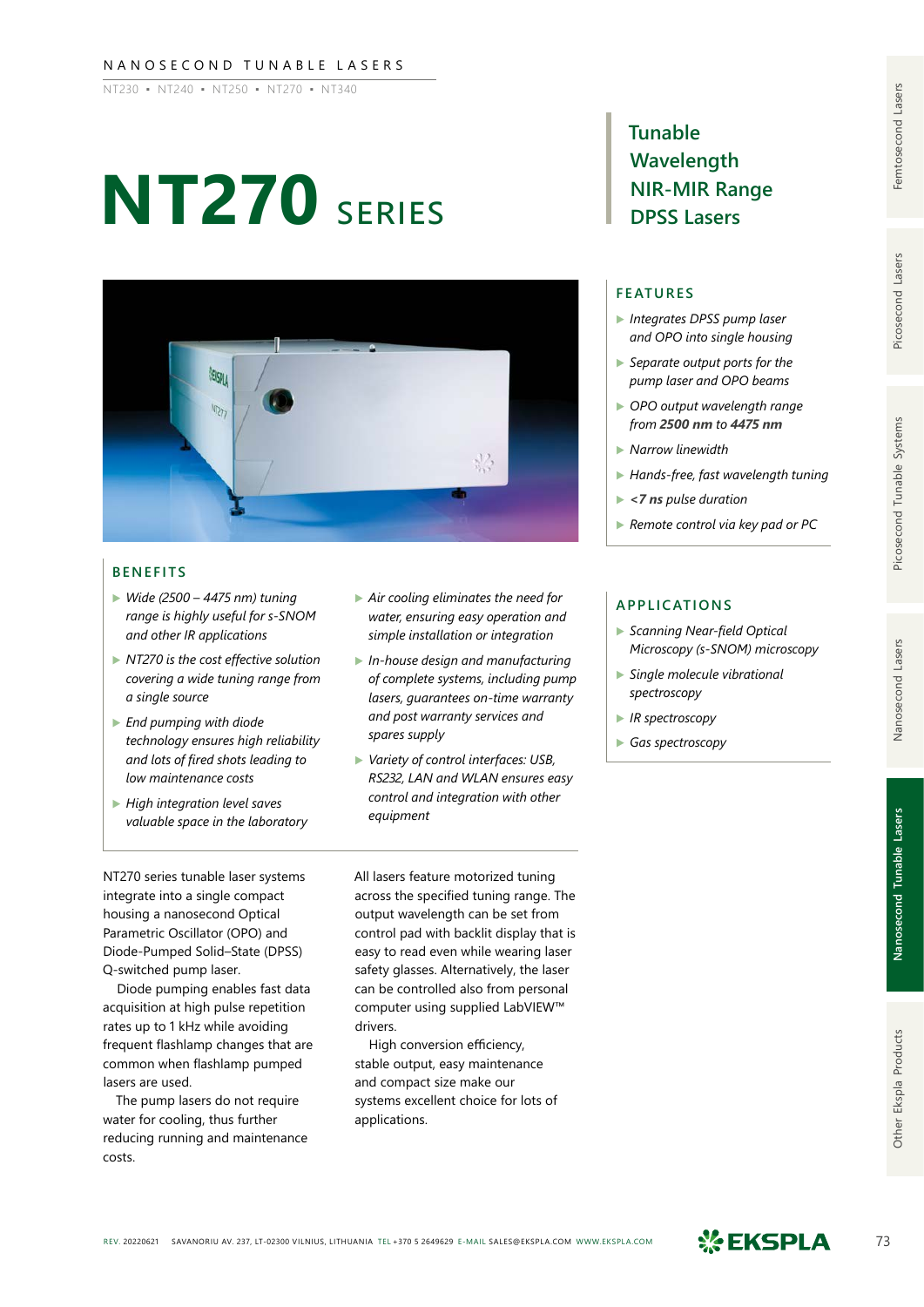## **NT270** series

### SPECIFICATIONS<sup>1)</sup>

| <b>Model</b>                                                                                                                                                                                                                                                                                                                                | <b>NT277</b>                                                                                                                                                                                                                                                                                                          |                                                                                                                                                                                                                         |  |
|---------------------------------------------------------------------------------------------------------------------------------------------------------------------------------------------------------------------------------------------------------------------------------------------------------------------------------------------|-----------------------------------------------------------------------------------------------------------------------------------------------------------------------------------------------------------------------------------------------------------------------------------------------------------------------|-------------------------------------------------------------------------------------------------------------------------------------------------------------------------------------------------------------------------|--|
| <b>OPO</b>                                                                                                                                                                                                                                                                                                                                  |                                                                                                                                                                                                                                                                                                                       |                                                                                                                                                                                                                         |  |
| Wavelength range <sup>2)</sup>                                                                                                                                                                                                                                                                                                              |                                                                                                                                                                                                                                                                                                                       |                                                                                                                                                                                                                         |  |
| Idler                                                                                                                                                                                                                                                                                                                                       | 2500-4475 nm                                                                                                                                                                                                                                                                                                          |                                                                                                                                                                                                                         |  |
| Pulse energy <sup>3)</sup>                                                                                                                                                                                                                                                                                                                  |                                                                                                                                                                                                                                                                                                                       |                                                                                                                                                                                                                         |  |
| Idler                                                                                                                                                                                                                                                                                                                                       | 80 µJ at 3000 nm                                                                                                                                                                                                                                                                                                      |                                                                                                                                                                                                                         |  |
| Pulse duration <sup>4)</sup>                                                                                                                                                                                                                                                                                                                | $5-7$ ns                                                                                                                                                                                                                                                                                                              |                                                                                                                                                                                                                         |  |
| Pulse repetition rate                                                                                                                                                                                                                                                                                                                       | 1000 Hz                                                                                                                                                                                                                                                                                                               |                                                                                                                                                                                                                         |  |
| Linewidth <sup>5)</sup>                                                                                                                                                                                                                                                                                                                     | $<$ 10 cm <sup>-1</sup>                                                                                                                                                                                                                                                                                               |                                                                                                                                                                                                                         |  |
| Tuning resolution <sup>6)</sup>                                                                                                                                                                                                                                                                                                             |                                                                                                                                                                                                                                                                                                                       |                                                                                                                                                                                                                         |  |
| Idler                                                                                                                                                                                                                                                                                                                                       | $1 \text{ cm}^{-1}$                                                                                                                                                                                                                                                                                                   |                                                                                                                                                                                                                         |  |
| Polarization                                                                                                                                                                                                                                                                                                                                | vertical                                                                                                                                                                                                                                                                                                              |                                                                                                                                                                                                                         |  |
| Typical beam diameter $778$                                                                                                                                                                                                                                                                                                                 | 4 mm                                                                                                                                                                                                                                                                                                                  |                                                                                                                                                                                                                         |  |
| <b>PUMP LASER</b>                                                                                                                                                                                                                                                                                                                           |                                                                                                                                                                                                                                                                                                                       |                                                                                                                                                                                                                         |  |
| Pump wavelength                                                                                                                                                                                                                                                                                                                             |                                                                                                                                                                                                                                                                                                                       | 1064 nm                                                                                                                                                                                                                 |  |
| Typical pump pulse energy <sup>9)</sup>                                                                                                                                                                                                                                                                                                     |                                                                                                                                                                                                                                                                                                                       | 1.9 <sub>m</sub>                                                                                                                                                                                                        |  |
| Pulse duration 10)                                                                                                                                                                                                                                                                                                                          | $< 10$ ns                                                                                                                                                                                                                                                                                                             |                                                                                                                                                                                                                         |  |
| Beam quality                                                                                                                                                                                                                                                                                                                                | fit to Gaussian > 90%                                                                                                                                                                                                                                                                                                 |                                                                                                                                                                                                                         |  |
| Pulse energy stability (StdDev)                                                                                                                                                                                                                                                                                                             | $< 0.5 \%$                                                                                                                                                                                                                                                                                                            |                                                                                                                                                                                                                         |  |
| PHYSICAL CHARACTERISTICS                                                                                                                                                                                                                                                                                                                    |                                                                                                                                                                                                                                                                                                                       |                                                                                                                                                                                                                         |  |
| Unit size ( $W \times L \times H$ )                                                                                                                                                                                                                                                                                                         | $305 \times 701 \times 270$ mm                                                                                                                                                                                                                                                                                        |                                                                                                                                                                                                                         |  |
| Power supply size $(W \times L \times H)$                                                                                                                                                                                                                                                                                                   | $449 \times 376 \times 140$ mm                                                                                                                                                                                                                                                                                        |                                                                                                                                                                                                                         |  |
| Umbilical length                                                                                                                                                                                                                                                                                                                            | 2.5 <sub>m</sub>                                                                                                                                                                                                                                                                                                      |                                                                                                                                                                                                                         |  |
| <b>OPERATING REQUIREMENTS</b>                                                                                                                                                                                                                                                                                                               |                                                                                                                                                                                                                                                                                                                       |                                                                                                                                                                                                                         |  |
| Cooling                                                                                                                                                                                                                                                                                                                                     | by air                                                                                                                                                                                                                                                                                                                |                                                                                                                                                                                                                         |  |
| Room temperature                                                                                                                                                                                                                                                                                                                            | $18 - 27$ °C                                                                                                                                                                                                                                                                                                          |                                                                                                                                                                                                                         |  |
| Relative humidity                                                                                                                                                                                                                                                                                                                           | 20-80 % (non-condensing)                                                                                                                                                                                                                                                                                              |                                                                                                                                                                                                                         |  |
| Power requirements                                                                                                                                                                                                                                                                                                                          | 100-240 V AC, single phase 50/60 Hz                                                                                                                                                                                                                                                                                   |                                                                                                                                                                                                                         |  |
| Power consumption                                                                                                                                                                                                                                                                                                                           | $< 0.5$ kW                                                                                                                                                                                                                                                                                                            |                                                                                                                                                                                                                         |  |
| Cleanliness of the room                                                                                                                                                                                                                                                                                                                     | not worse than ISO Class 9                                                                                                                                                                                                                                                                                            |                                                                                                                                                                                                                         |  |
| Due to continuous improvement, all<br>specifications are subject to change.<br>Parameters marked typical are illustrative;<br>they are indications of typical performance<br>and will vary with each unit we manufacture.<br>Unless stated otherwise all specifications are<br>measured at 3000 nm and for basic system<br>without options. | For manual input from PC. When wavelength<br>is controlled from keypad, tuning resolution<br>is 1 nm.<br>$\frac{1}{2}$ Measured at the wavelength indicated in the<br>"Pulse energy" specification row.<br>Beam diameter is measured at the 1/e <sup>2</sup> level at<br>the laser output and varies depending on the | <b>DANGER</b><br>VISIBLE AND/OR INVISIBLE LASER RADIATION<br>AVOID EYE OR SKIN EXPOSURE TO DIRECT<br>REFLECTED OR SCATTERED RADIATION<br>Tunable, 2500 - 4475 nm<br>Max. 1.9 mJ, pulse <10 ns<br>CLASS IV LASER PRODUCT |  |
| <sup>2)</sup> Available wavelength range. Inquire for custom<br>IR option with tuning up to 12 µm.                                                                                                                                                                                                                                          | wavelength.<br><sup>9)</sup> The pump laser pulse energy will be optimized<br>for the best OPO performance. The actual<br>pump laser output can vary with each unit we<br>manufacture.                                                                                                                                |                                                                                                                                                                                                                         |  |
| 3)<br>See tuning curves for typical outputs at other<br>wavelengths.                                                                                                                                                                                                                                                                        |                                                                                                                                                                                                                                                                                                                       |                                                                                                                                                                                                                         |  |
| <sup>4)</sup> Measured art FWHM level with photodiode<br>featuring 1 ns rise time and 300 MHz<br>bandwidth oscilloscope.                                                                                                                                                                                                                    | 10)<br>Measured at FWHM level with photodiode<br>featuring 1 ns rise time and 300 MHz<br>bandwidth oscilloscope.                                                                                                                                                                                                      | Note: Laser must be connected to the<br>mains electricity all the time. If there will<br>be no mains electricity for longer that 1                                                                                      |  |
| <sup>5)</sup> Higher energy 10 - 150 $cm^{-1}$ option is available<br>for $2500 - 4475$ nm tuning range. Narrow                                                                                                                                                                                                                             |                                                                                                                                                                                                                                                                                                                       |                                                                                                                                                                                                                         |  |

Other Ekspla Products



linewidth (<10 cm<sup>-1</sup>) operation mode is impossible with this option.

hour then laser (system) needs warm up for a few hours before switching on.